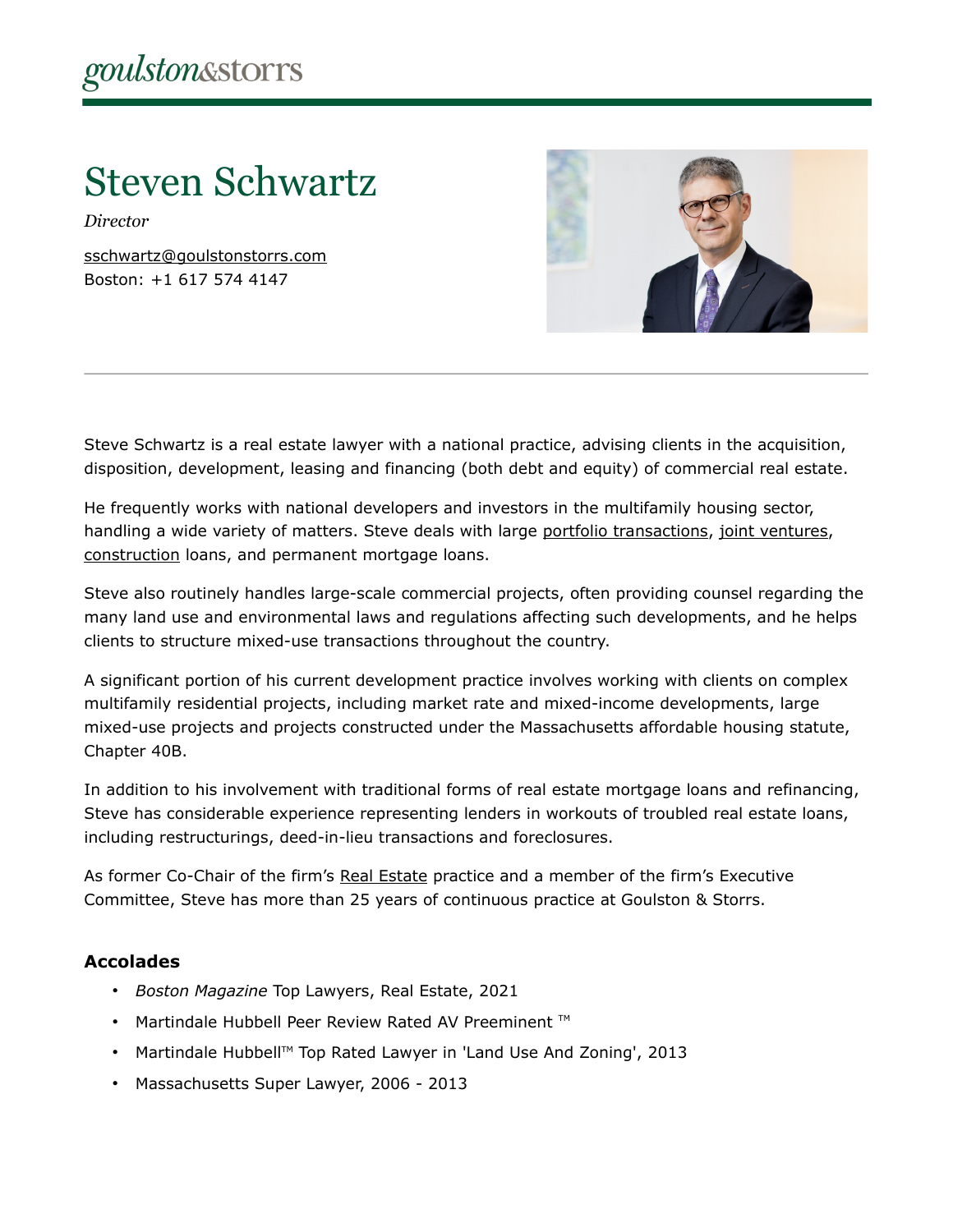### **Affiliations**

- Advisory Committee Member, National Multifamily Housing Council
- Member, Government Affairs Committee and Director, Rental Housing Association of the Greater Boston Real Estate Board

#### **Admissions**

- Massachusetts
- New York

### **Education**

- Harvard College (A.B., 1986)
- Harvard Law School (J.D., 1989)

## Representative Matters

#### **National Real Estate Developer with Multifamily Projects Across the Northeast**

Representation of a large national multifamily developer in connection with all of their real estate development projects in the northeast region of the country. Representation includes all aspects of the developments including acquisition, financing, joint venture, construction and entitlement work. Projects often include mixed-use, retail and luxury rental units.

#### **Counsels One of the Largest Multifamily REITS in the U.S.**

General representation of one of the largest multifamily REITs in the country in all aspects of acquisition, development and financing of numerous multifamily residential communities, including both stand alone and parts of large mixed-use developments. Assisted the client with the acquisition and disposition of assets worth billion of dollars in multiple transactions across the country. Also handle the range of environmental and regulatory compliance related to their transactions.

#### **Real Estate Fund Acquisition of Over 75 Properties Nationally**

Representation of real estate fund in its acquisition of more than 75 multifamily, industrial and office properties nationally, totaling more than \$1.5B.

#### **Leading Furniture Retailer Representation**

Representation of the greater Boston region's leading furniture retailer on all of its real estate related matters, including acquisition and development of destination furniture and family entertainment location, and 1M square foot warehouse and distribution facility.

#### **Mortgage Loans for National Insurer**